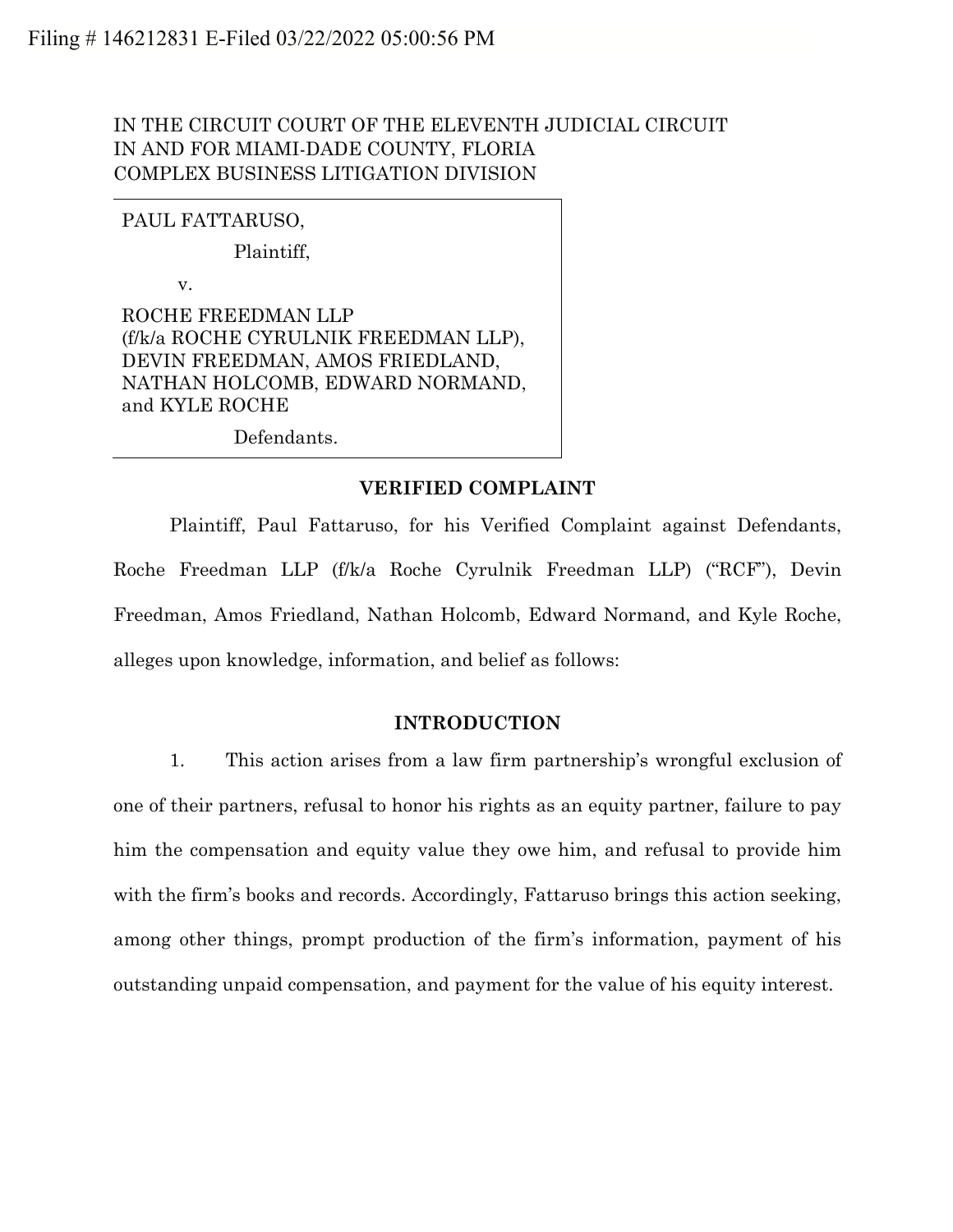#### **PARTIES**

2. Plaintiff, Paul Fattaruso, is a citizen of New York and an equity partner of RCF.

3. Defendant RCF is a Florida limited liability partnership, with offices in Florida and New York.

4. Defendant Devin Freedman is a citizen of Florida and an equity partner of RCF.

5. Defendant Amos Friedland is a citizen of Connecticut and an equity partner of RCF.

6. Defendant Nathan Holcomb is a citizen of New York and an equity partner of RCF.

7. Defendant Edward Normand is a citizen of New York and an equity partner of RCF.

8. Defendant Kyle Roche is a citizen of New York and an equity partner of RCF.

#### **JURISDICTION**

9. This is an action for equitable relief and damages.

10. This Court has personal jurisdiction over Defendants because Defendant RCF is a Florida limited liability partnership, registered in Florida and with an office in Florida. The individual Defendants are equity partners of RCF. This dispute arises out of the internal affairs of a Florida limited liability partnership, of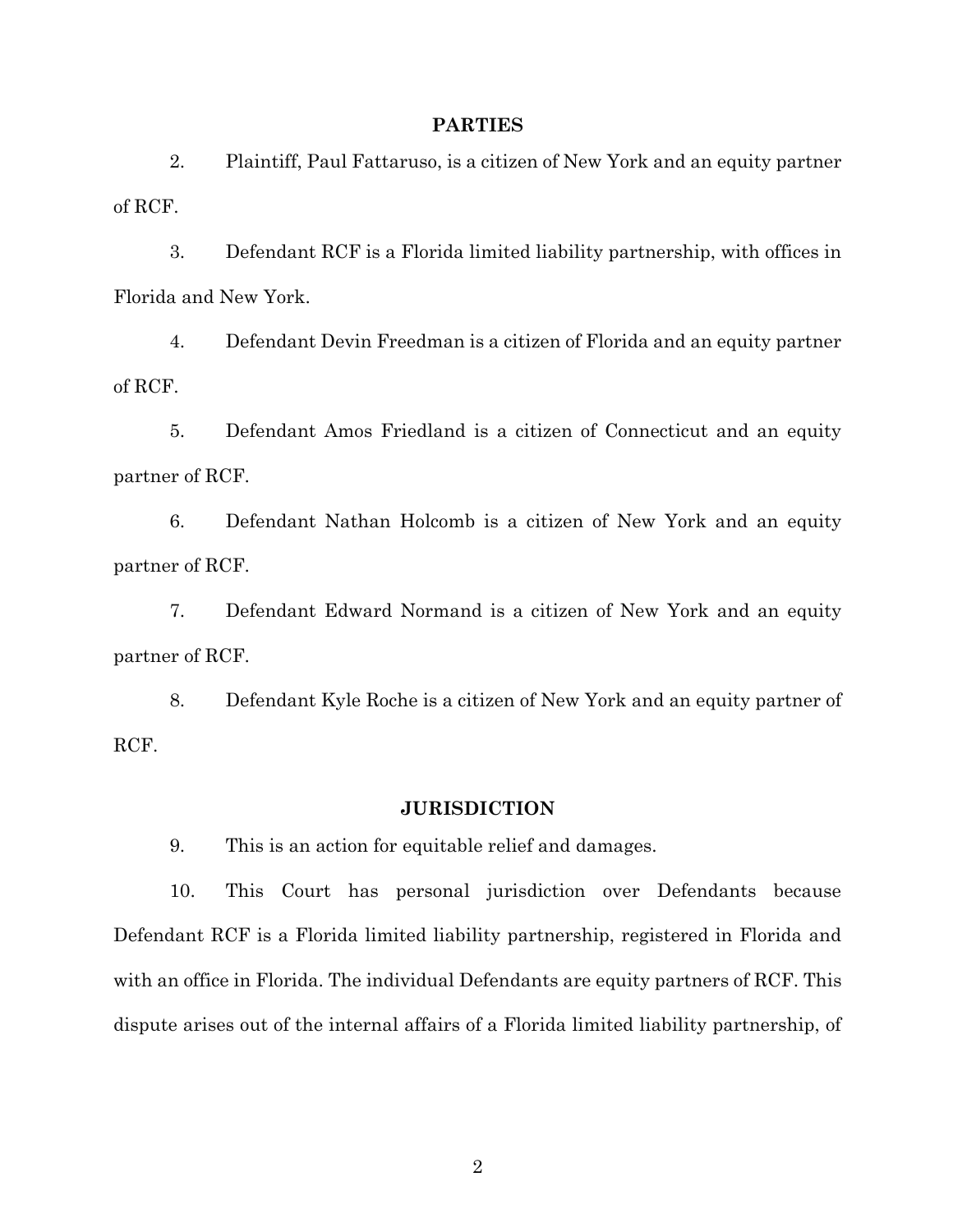which the individual defendants are equity partners. And Defendant Freedman resides in Miami-Dade County.

11. Venue is proper pursuant to Chapter 47 of the Florida Statutes because RCF is a Florida limited liability partnership that is registered in Florida with an address in Miami-Dade County; its principal place of business is in Miami-Dade County; and defendant Freedman resides in Miami-Dade County.

#### **FACTS**

12. At the beginning of 2020, Fattaruso left a successful and prosperous position at a prominent law firm to launch the litigation boutique RCF.

13. Fattaruso had known Defendant Roche for several years, as the two had worked together in the same law office before Roche departed in the summer of 2019, when he was a third-year associate, to start his own two-lawyer (and later threelawyer) firm together with Freedman, another young lawyer.

14. Fattaruso took confidence in RCF's prospects for success based on the involvement of other, more senior, experienced, and proven attorneys, with strong and stable client bases.

15. Fattaruso was also drawn to RCF based on the attractive terms Defendants offered. Among their other enticements to induce Fattaruso to join RCF, Defendants offered Fattaruso 2% equity in the firm and lucrative compensation formula.

16. Fattaruso accepted Defendants' offer.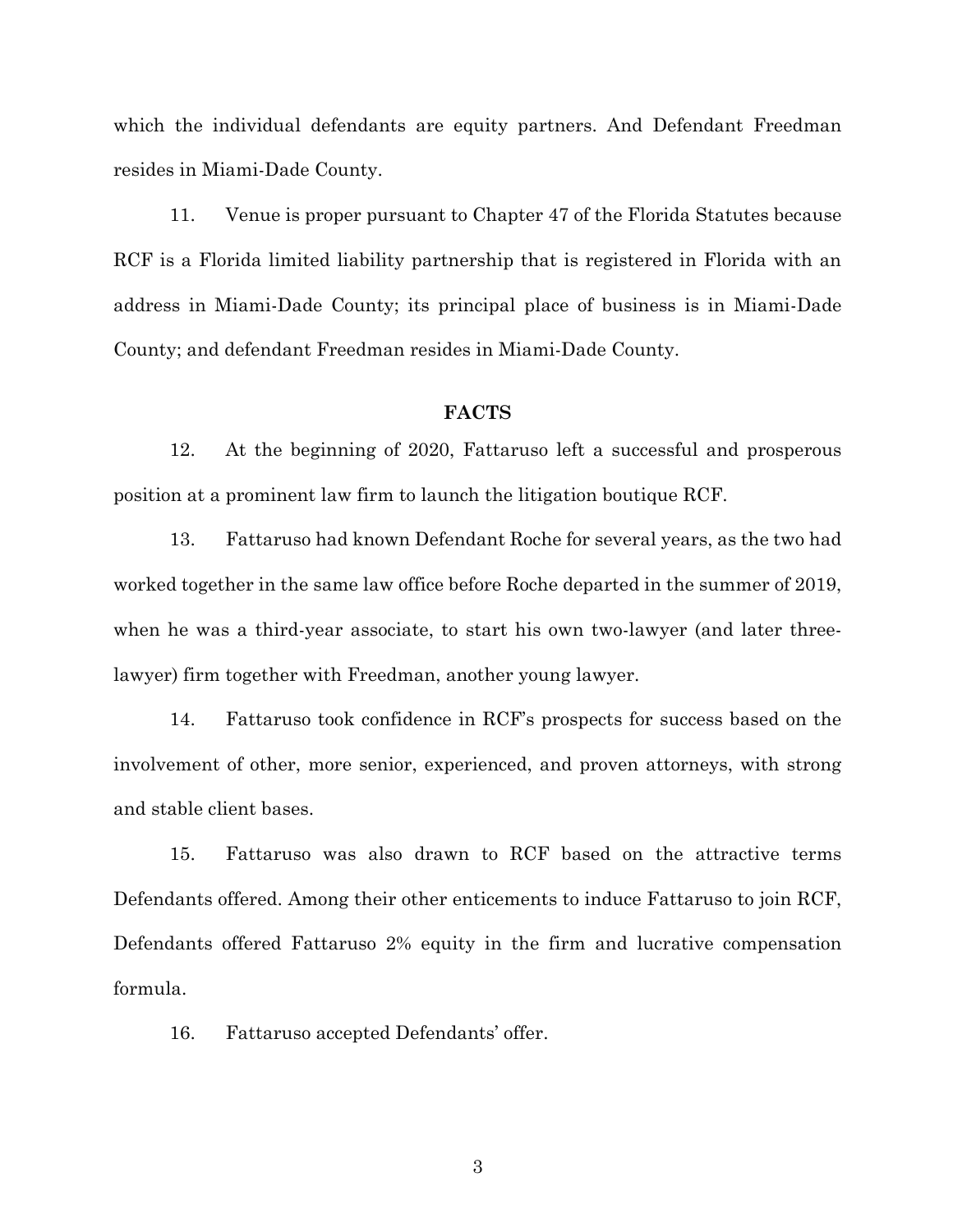17. Fattaruso agreed to enter the RCF partnership, under which the partners would be compensated according to a set formula and the equity partners would share the firm's profits according to their pro rata equity shares.

18. In December 2019, before Fattaruso joined RCF, the firm's other equity partners—Defendants Freedman, Friedland, Holcomb, Normand, and Roche, together with Jason Cyrulnik—had entered a Memorandum of Understanding (MOU).

19. The MOU stated, among other things, that compensation received from certain firm clients would not be shared according to the firm's equity percentages.

20. For example, the MOU purported to divide a cryptocurrency "token" that the firm was accepting instead of cash among Cyrulnik, Freedman, Friedland, Holcomb, Normand, and Roche, in percentages that differed from their equity percentages.

21. Fattaruso was not a party to the MOU.

22. Fattaruso did not receive a copy of the MOU when he joined RCF (or at any time in 2019 or 2020).

23. Fattaruso did not agree to the MOU's terms.

24. Defendants never proposed to Fattaruso that the partnership should share compensation from any firm clients other than as provided by the firm's general compensation formula and according to the firm's equity percentages.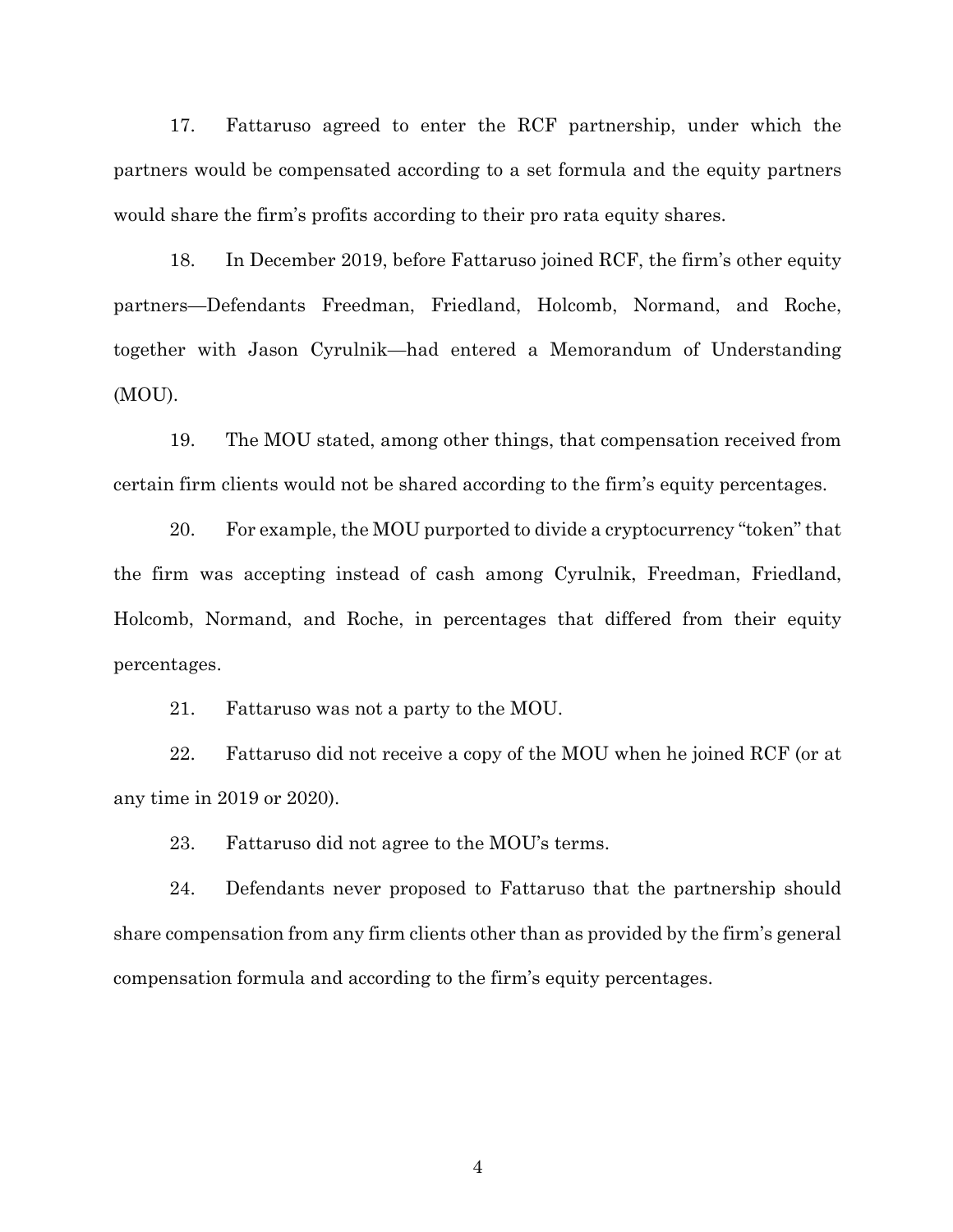25. Fattaruso never agreed that the partnership would share compensation from any firm clients other than as provided by the firm's general compensation formula and according to the firm's equity percentages.

26. RCF launched in January 2020, with Fattaruso as a partner.

27. Fattaruso capably and diligently performed his duties as partner throughout 2020 and was a major contributor to the firm's financial performance.

28. Throughout 2020, the RCF partnership consistently recognized and treated Fattaruso as an equity partner, including for purposes of tax withholding and benefits, participation in equity partner meetings, and voting on matters that required a vote of the equity partnership.

29. Fattaruso worked extensively with another of the firm's equity partners, Jason Cyrulnik, on a portfolio of legal matters that formed most of the firm's billable work and an even greater proportion of the firm's profit margin.

30. Under the firm's formula compensation structure, Fattaruso was entitled to nearly \$1 million for his work in 2020, separate and apart from any payment on his equity.

31. Fattaruso continued to work diligently with the firm in early 2021.

32. In January and early February of 2021, the cryptocurrency tokens the firm had been accepting as payment from a certain client suddenly skyrocketed in value, up to an estimated \$250 million–plus. Most of that increase occurred in the five days between February 6 and 10, 2021.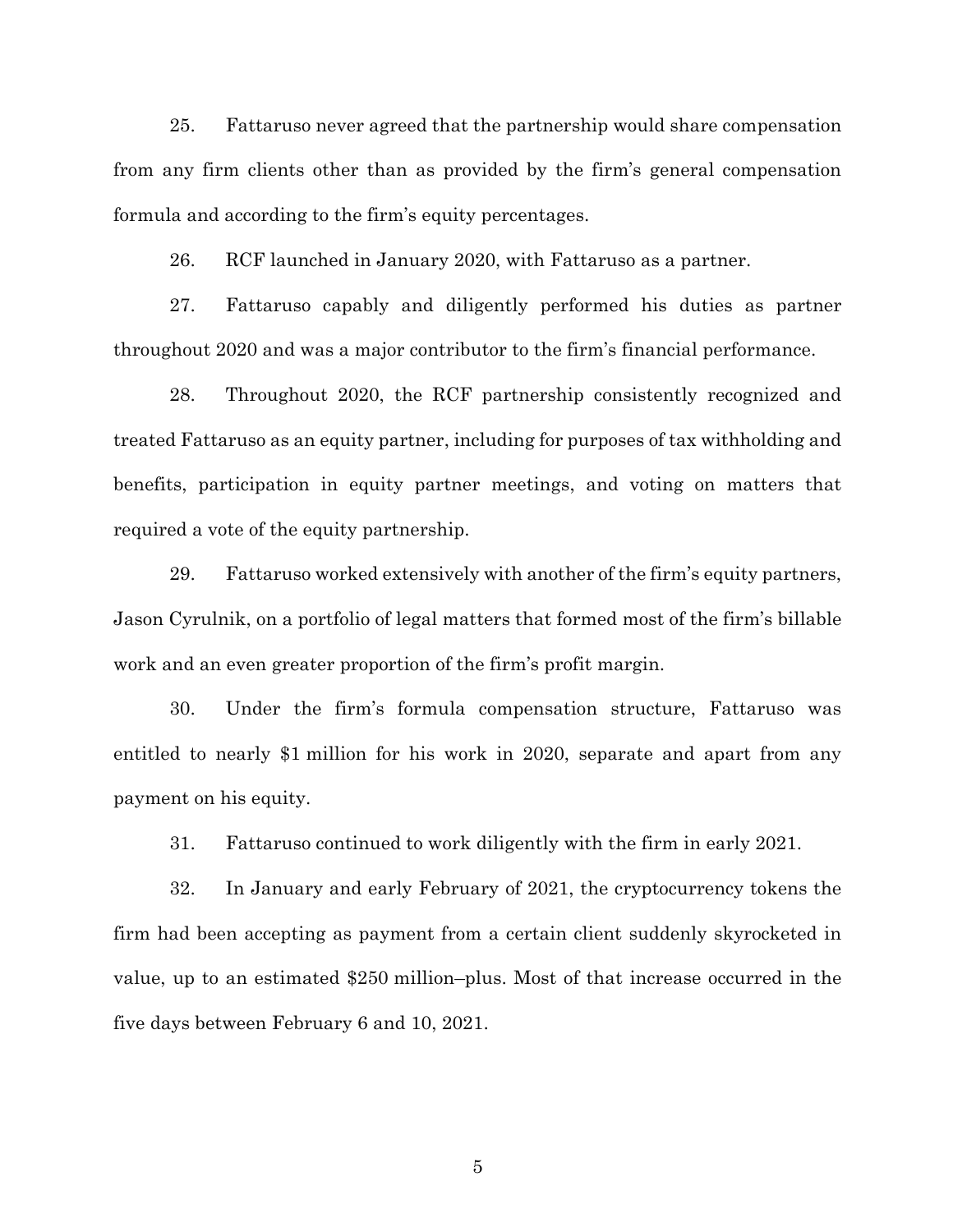33. Under the MOU, Defendants and Cyrulnik had agreed to allocate a substantial percentage of the tokens to Cyrulnik.

34. On February 10, 2021, unbeknownst to Fattaruso, Defendants Roche, Freedman, Friedland, Holcomb, and Normand held a secret meeting at which they voted to remove fellow equity partner Cyrulnik from the firm.

35. At no point in time had anyone discussed with Fattaruso even the possibility of removing Cyrulnik from the firm.

36. On February 12, 2021, Defendants Roche, Freedman, Friedland, Holcomb, and Normand informed Fattaruso of what they had done.

37. Defendants told Fattaruso that they wanted him to stay with RCF and asked Fattaruso to manage the workflow of the firm's continuing work on the many matters Cyrulnik had originated, constituting the bulk of the firm's core client matters.

38. The matters were numerous, complex, and demanding, and required substantial attorney resources.

39. Upon learning what the Defendants had done, all the firm clients Cyrulnik had originated chose to stay with Cyrulnik.

40. In the weeks that followed, Fattaruso worked long and difficult hours to ensure that those clients continued to receive the highest level of legal representation through their transition.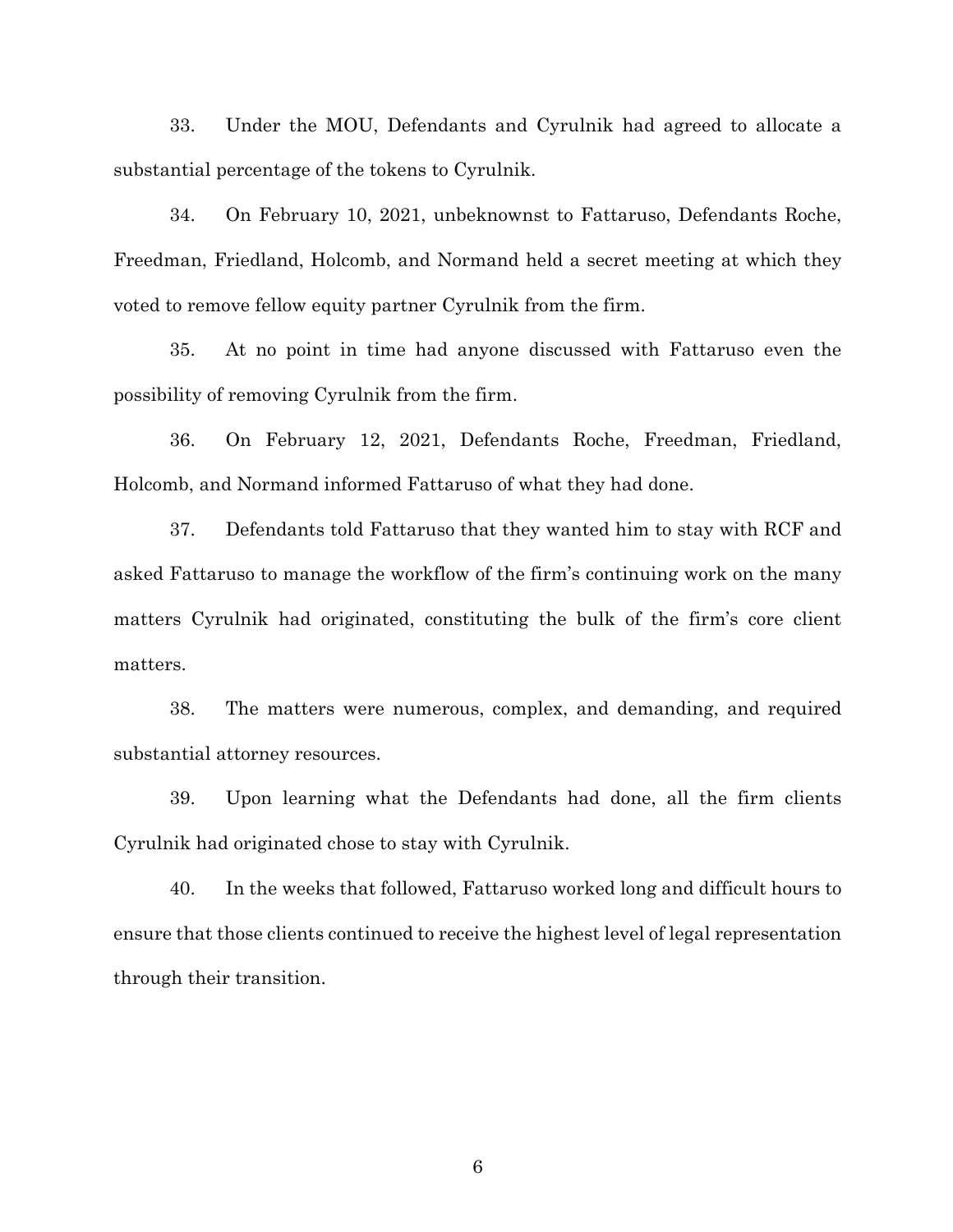41. On Saturday, February 27, 2021, again unbeknownst to Fattaruso, Defendants filed a federal lawsuit for declaratory judgment against Cyrulnik in the firm's name.

42. On Sunday, February 28, 2021, yet again unbeknownst to Fattaruso, Defendants held an all-firm meeting—excluding Fattaruso—to discuss the lawsuit they had caused the firm to file without full partnership approval.

43. On March 1, 2021, Defendant Roche finally informed Fattaruso that the firm had filed suit against Cyrulnik.

44. Fattaruso immediately expressed concerns about the potential repercussions of doing so.

45. Fattaruso's concerns greatly deepened upon reviewing the federal complaint, which contained deceptive allegations designed to harm Cyrulnik's reputation.

46. Fattaruso could not see any valid reason for the firm to have filed this federal complaint, and he directly told the other partners so.

47. When asked, the other partners could not give Fattaruso any satisfactory explanation for why it was necessary or appropriate to file the deceptive federal complaint.

48. During this time, Defendants urged Fattaruso to remain at the firm, noting among other things that Cyrulnik's removal would cause Fattaruso's equity interest in the firm to increase pro rata along with the other remaining equity partners' interests, and offering various other enticements for Fattaruso not to leave.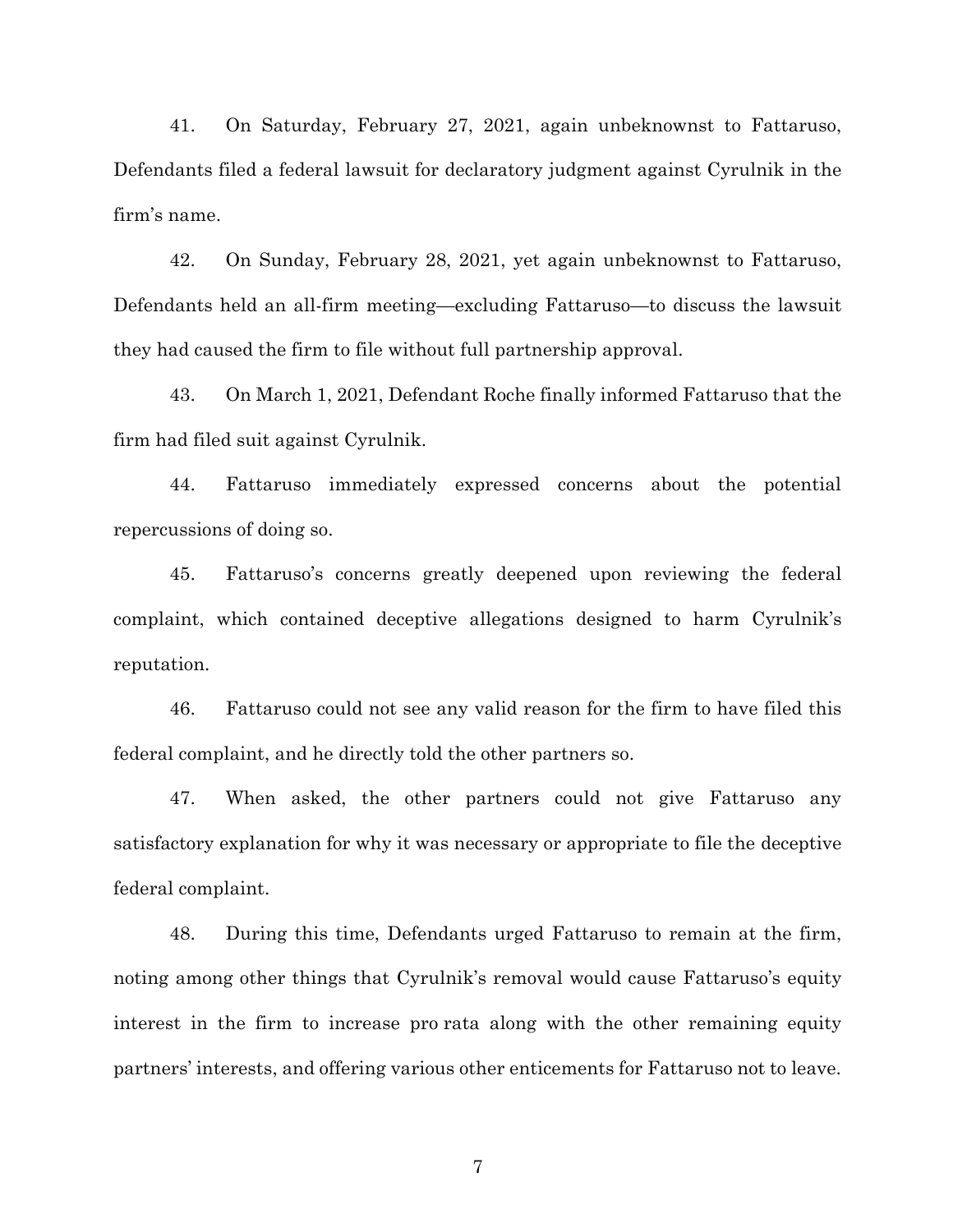49. Fattaruso concluded, however, that it was untenable to remain at the firm given the partnership's conduct.

50. On March 22, 2021, Fattaruso wrote to Defendants Roche, Freedman, Normand, Friedland, and Holcomb to notify them that he was leaving the firm that day.

51. Fattaruso ended his message: "I look forward to working out the details for winding up our partnership relationship, including prompt payment for my outstanding compensation and my equity interest, and am generally available to work cooperatively on logistics etc. as appropriate."

52. No one responded with any dispute or disagreement that Fattaruso was entitled to payment for his outstanding compensation and equity interest.

53. Instead, Defendants ignored and deflected Fattaruso's requests for months.

54. Following repeated efforts by Fattaruso to get Defendants to engage, on June 28, 2021, Defendant Freedman cryptically stated in an email: "You are not owed any equity-related payment." He provided no explanation for that position.

55. Defendants had never before asserted that Fattaruso was not owed any equity-related payment.

56. Fattaruso responded: "Please promptly explain the basis for your contention that I am not owed any equity-related payment."

57. After weeks of no response despite Fattaruso's follow-up, Defendant Freedman finally responded on July 19, 2021, with yet more evasion, stating, "If you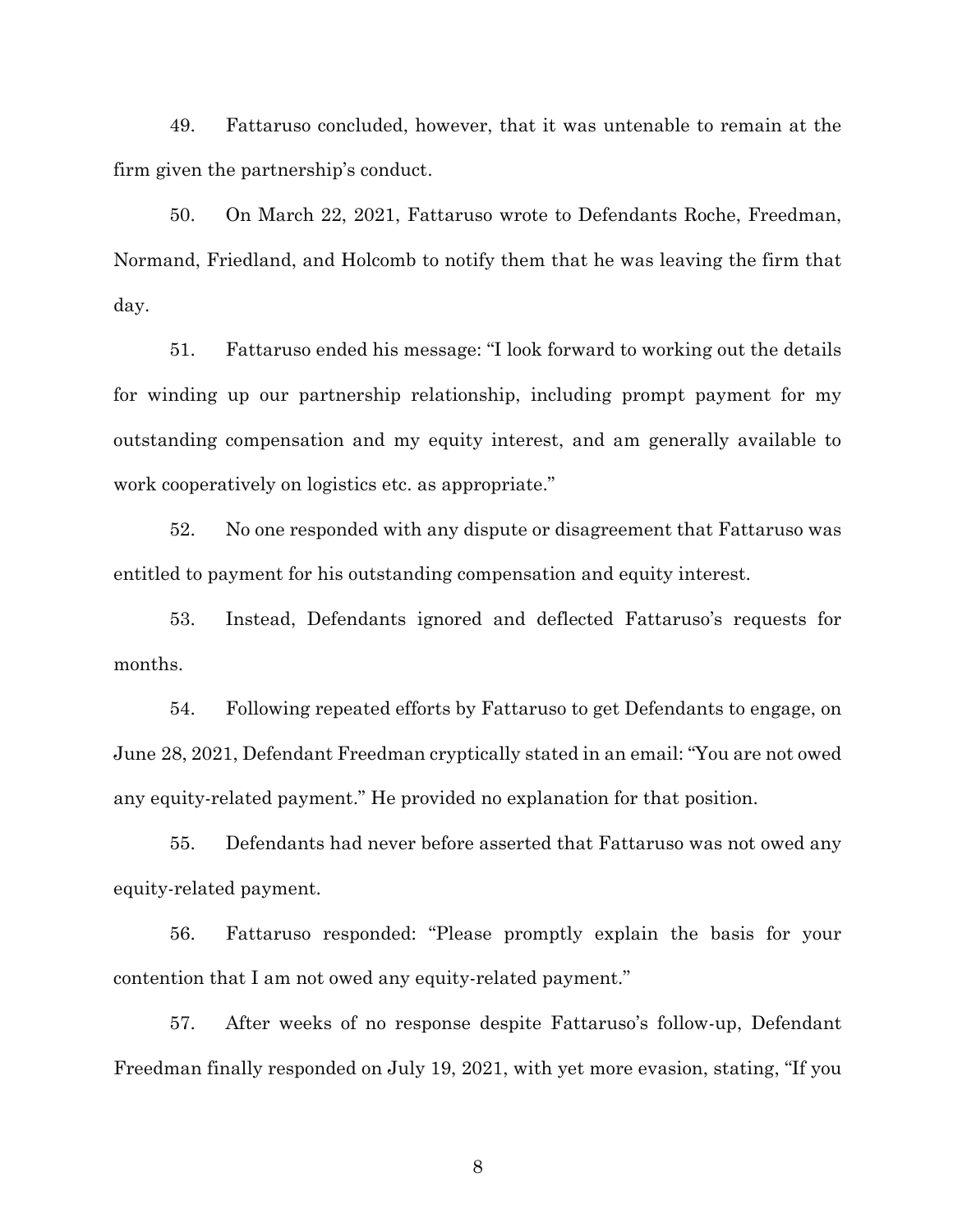truly believe you are entitled to an equity related payment (you are not), please provide the basis for that belief."

58. Fattaruso responded on July 27, 2021, that the basis for his position was, of course, his 2% equity interest, and that given Defendants' protracted refusal to engage, Fattaruso was compelled to demand information regarding the state of the activities and financial condition of the firm for the period of Fattaruso's partnership, pursuant to Florida statute.

59. On August 6, 2021, in response to Fattaruso's statutory demand for information, Defendants responded through their lawyer, rejecting Fattaruso's demand and shockingly asserting, for the first time, that Fattaruso had not actually been an equity partner of the firm at all.

60. In October 2021, Defendants very belatedly issued Fattaruso's firm tax forms for 2020. In an effort to justify withholding payment on his equity, Defendants had decided to retroactively re-classify Fattaruso as a supposed independent contractor with a Form 1099, misrepresenting Fattaruso's status to the tax authorities.

61. In addition to refusing to honor Fattaruso's equity rights, Defendants continue to withhold Fattaruso's unpaid compensation for 2020 and 2021.

62. In response to Fattaruso's repeated requests for information about his unpaid compensation, Defendants have vaguely implied that the firm still has not collected on invoices related to Fattaruso's work. But following Fattaruso's direct question on January 13, 2022—"Are you representing that the firm has not obtained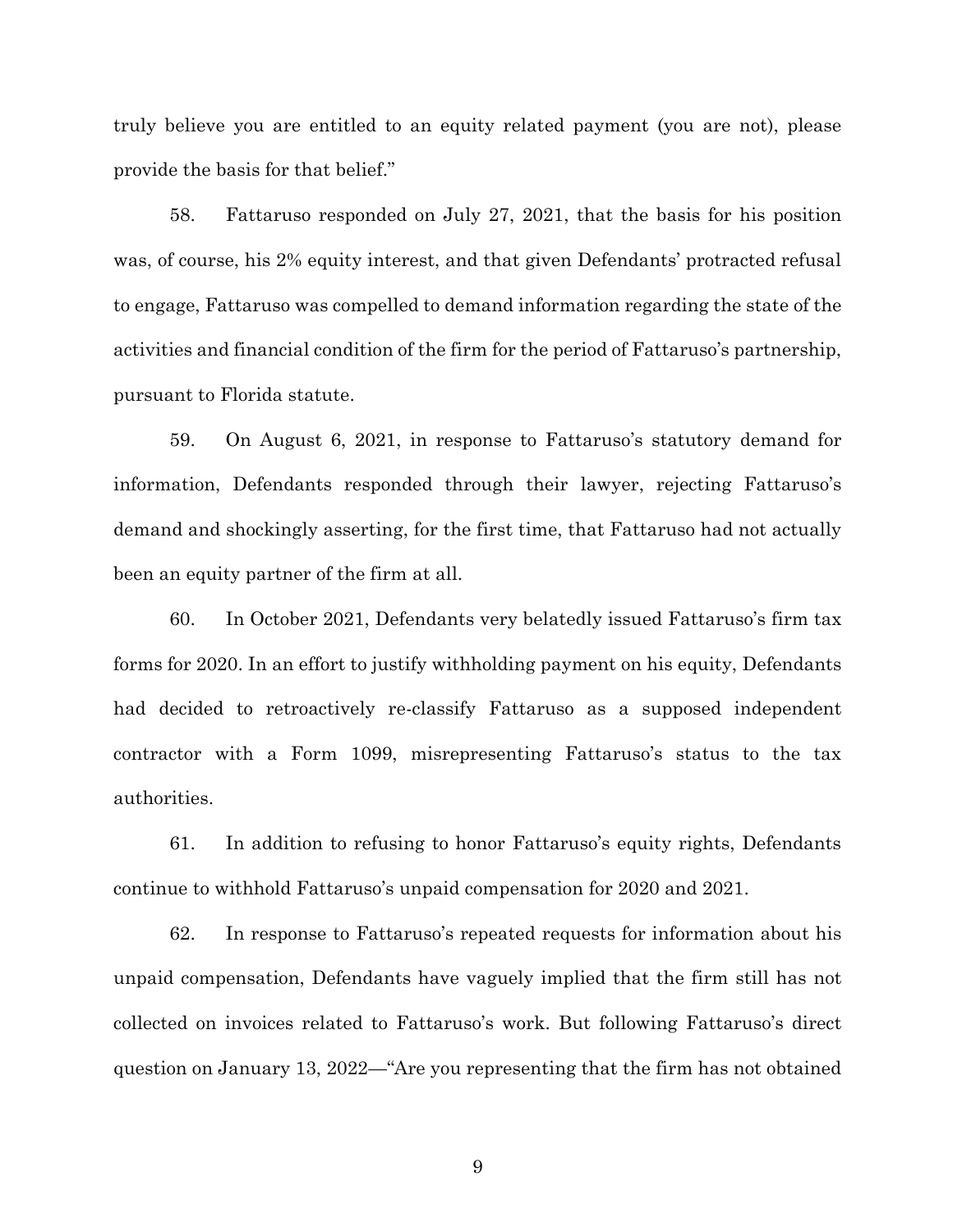any payment in connection with any of the matters on which I still have not received proper compensation for my work?"—Defendants have refused to respond to this day.

63. Fattaruso is left with no other option but to file this suit to hold his partners to the duties and obligations they refuse to honor.

64. All conditions precedent to the bringing of this action have occurred or been waived.

## **COUNT 1 Buyout (Florida Statutes § 620.8701)**

65. Fattaruso repeats and realleges the allegations above.

66. RCF is a limited liability partnership, as defined under Florida law.

67. Fattaruso is a 2% equity partner of the firm and entitled to a buyout pursuant to Florida Statutes § 620.8701.

68. Fattaruso is entitled to recover reasonable attorney's fees and the fees and expenses of appraisers or other experts.

69. WHEREFORE, Fattaruso respectfully requests that the Court determine and enter judgment awarding Fattaruso the value of his interest in RCF, pursuant to Florida Status § 620.8701, together with accrued interest, costs and reasonable attorney's fees, and such other relief in law or equity as the Court finds just and proper.

# **COUNT 2 Accounting (Florida Statutes § 620.8403)**

70. Fattaruso repeats and realleges the allegations above.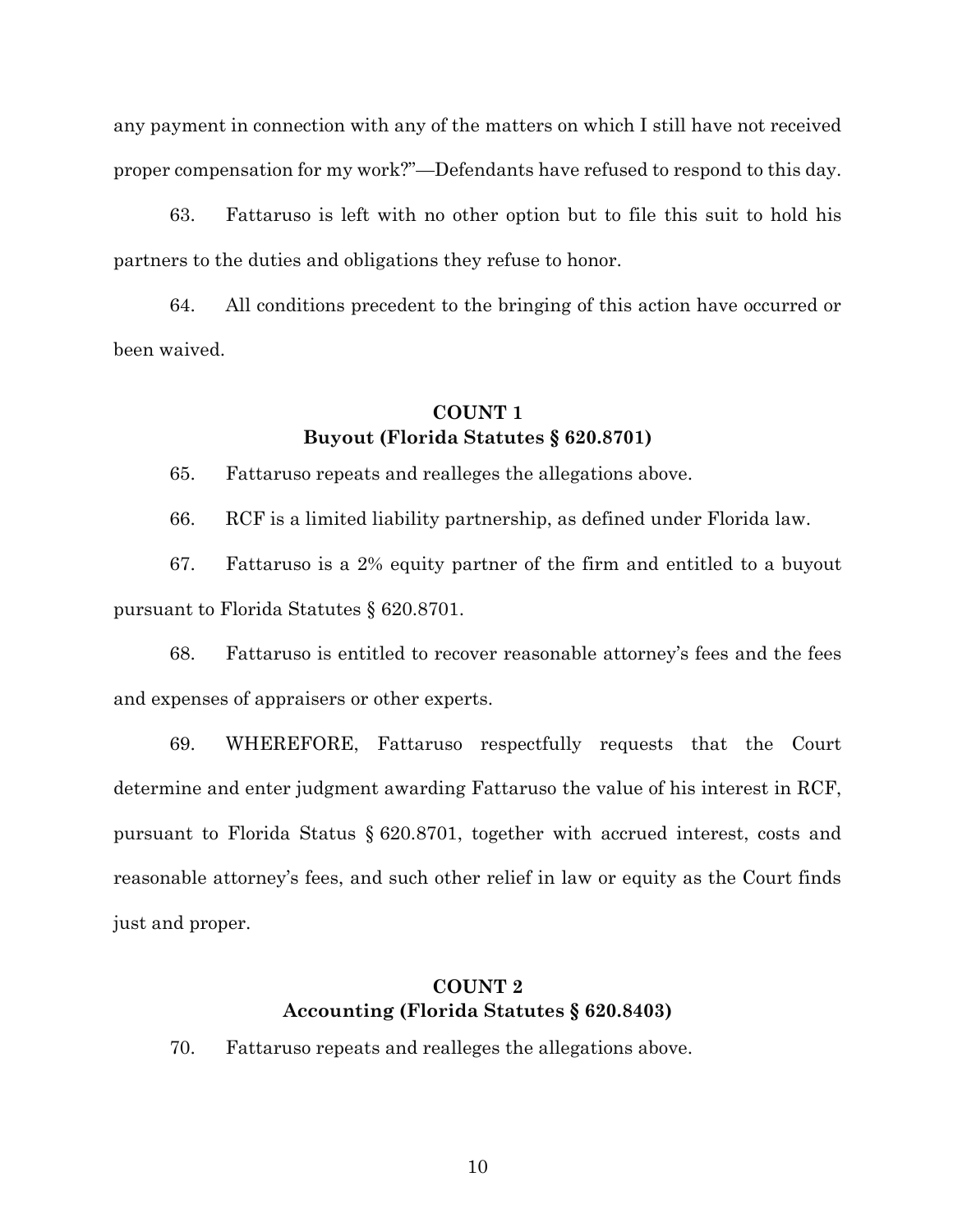71. Defendants have refused to provide Fattaruso access to the firm's books and records, have failed to account for the firm's revenues and expenses, and have otherwise wrongfully denied Fattaruso access to information relevant to his partnership rights and interests.

72. WHEREFORE, Fattaruso respectfully requests that the Court enter judgment requiring Defendants to account to Fattaruso for the income, expenses, assets, and liabilities of RCF from inception through the present; find and determine the amount due to Fattaruso from RCF; and enter a judgment or decree in favor of Fattaruso for his compensatory damages, prejudgment interest, costs, and such further relief as the Court deems just and proper.

## **COUNT 3 Demand for Books and Records (Florida Statutes § 620.1407)**

73. Fattaruso repeats and realleges the allegations above.

74. Fattaruso is a partner of RCF.

75. Fattaruso has demanded records maintained by RCF regarding its activities and financial condition, consistent with Florida Statutes Section 620.1407.

76. The information Fattaruso seeks pertains to the period of his partnership, and he seeks the information in good faith for purposes of calculating his unpaid compensation and the value of his equity rights.

77. RCF has wrongfully refused to provide Fattaruso with any information regarding RCF's activities and financial condition.

78. WHEREFORE, Fattaruso respectfully requests that the Court enter judgment requiring Defendants to provide Fattaruso with access to the information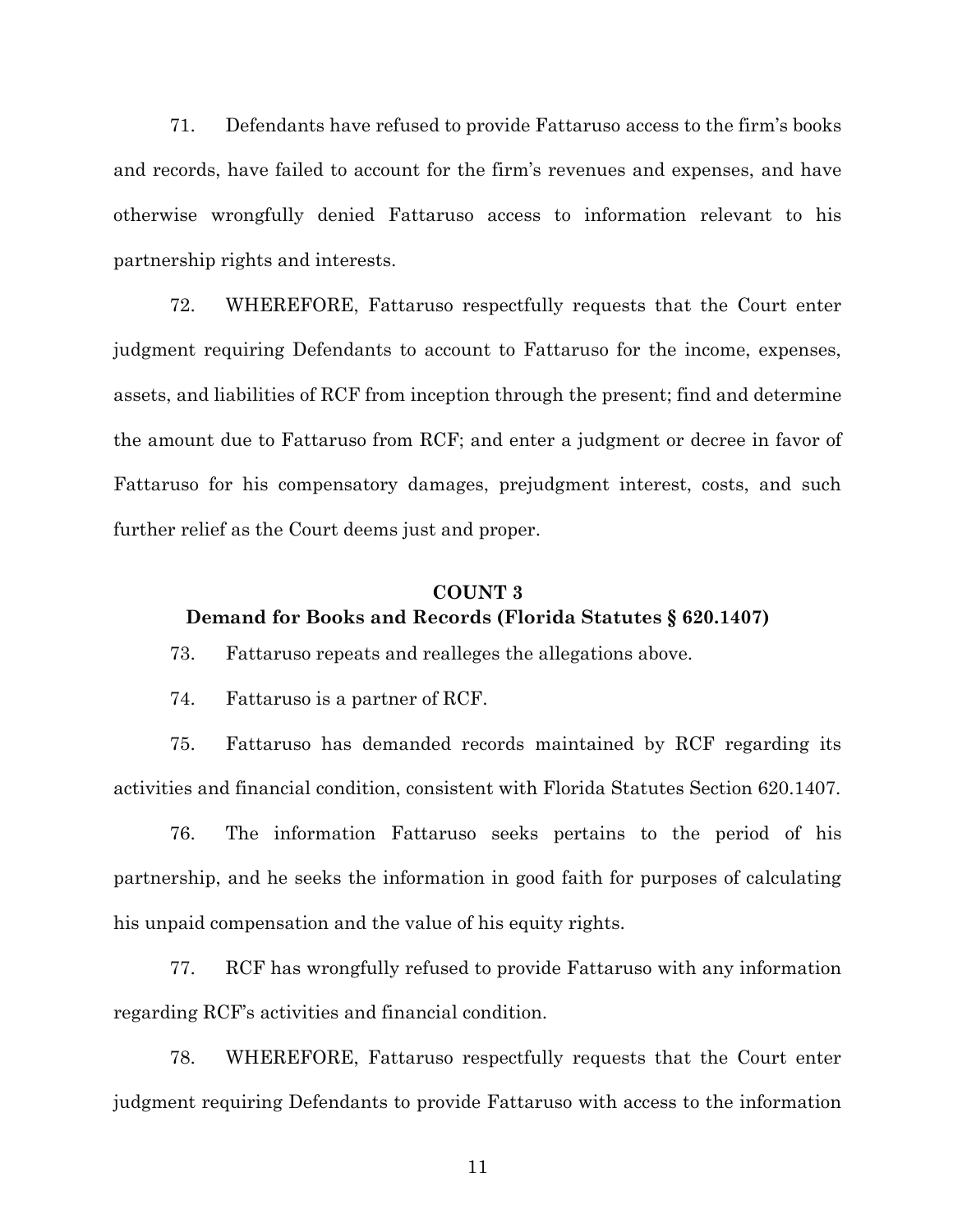and records regarding RCF's activities and financial condition and granting such further relief as the Court deems just and proper.

# **COUNT 4 Breach of Contract**

79. Fattaruso repeats and realleges the allegations above.

80. Defendants Freedman, Friedland, Holcomb, Normand, and Roche entered a valid and binding agreement with Fattaruso, under which Fattaruso agreed to join the limited liability partnership of RCF and devote his professional time and energy to the partnership's business in exchange for a 2% equity interest, compensation pursuant to a set formula, and other benefits. The parties' agreement included an implied covenant of good faith and fair dealing.

81. Fattaruso fully performed and was ready, willing, and able to continue to perform his obligations under the parties' agreement.

82. Defendants Freedman, Friedland, Holcomb, Normand, and Roche breached their obligations under the agreement, including by refusing to honor Fattaruso's equity interest and by causing the partnership not to pay Fattaruso hundreds of thousands of dollars of formula compensation.

83. Defendants Freedman, Friedland, Holcomb, Normand, and Roche further breached their obligations, including their covenant of good faith and fair dealing, by making Fattaruso's continued participation in the partnership untenable. They made drastic decisions to remove and sue fellow equity partner Cyrulnik, purportedly on behalf of the partnership, without consulting or even notifying Fattaruso until after the fact. Those decisions together with Defendants' other acts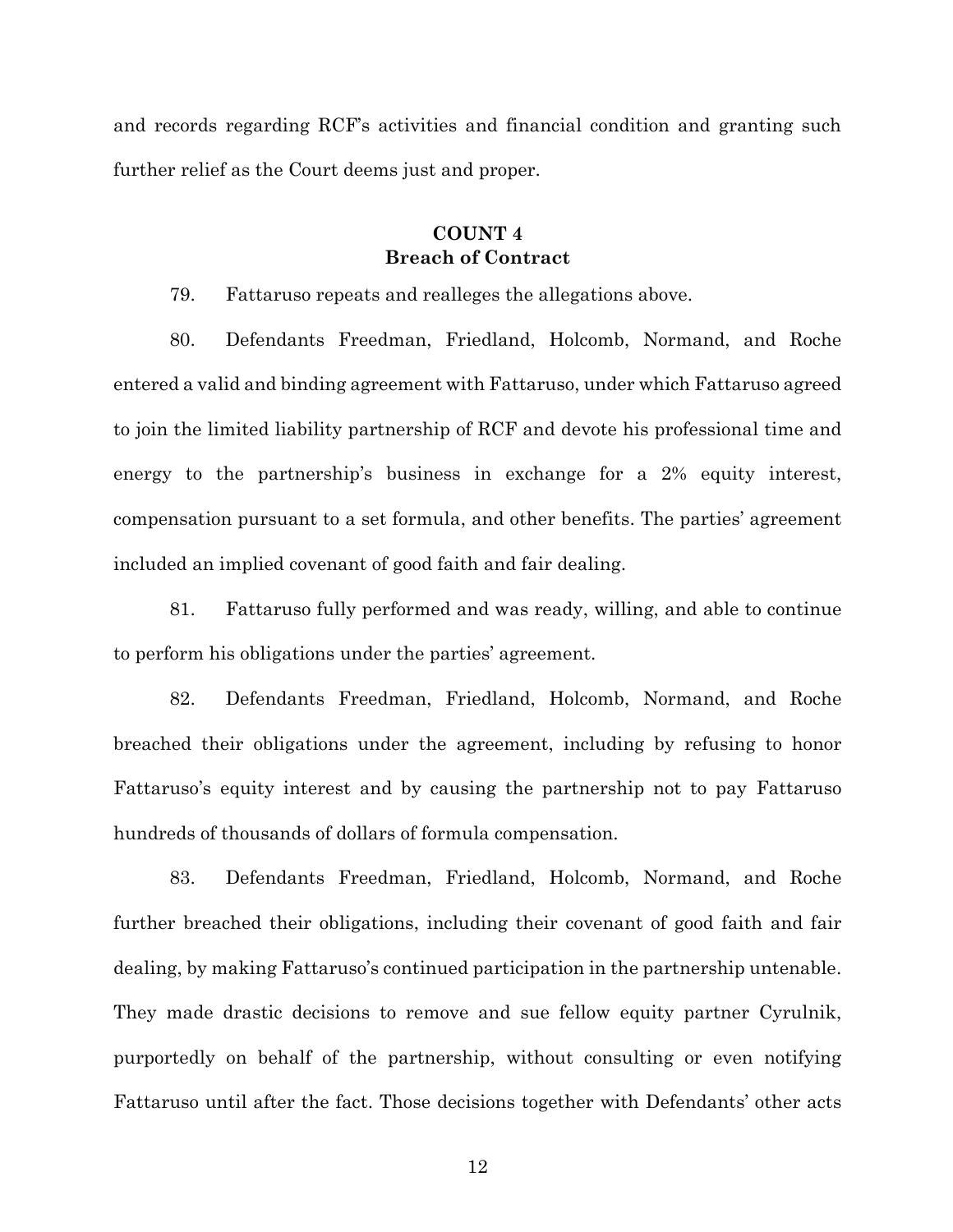marginalizing Fattaruso made it impracticable for him to continue with the partnership, harming Fattaruso's financial interests and livelihood.

84. WHEREFORE, Fattaruso respectfully requests that the Court enter judgment against Defendants Freedman, Friedland, Holcomb, Normand, and Roche, jointly and severally, and award Fattaruso damages in an amount to be determined at trial, including the value of his equity interest in the firm (including his equity interest in the cryptocurrency tokens) and unpaid compensation, as well as interest, costs, and attorney's fees, and such other and further relief that the Court deems just and proper. Fattaruso will seek leave at the appropriate time to claim punitive damages pursuant to Florida Statutes § 768.72(1).

#### **COUNT 5 Promissory Estoppel**

85. Fattaruso repeats and realleges the allegations above.

86. Defendants Freedman, Friedland, Holcomb, Normand, and Roche promised Fattaruso a 2% equity interest in RCF and payment of substantial compensation for his work pursuant to a set formula.

87. By making these promises, they reasonably expected Fattaruso to leave his successful and prosperous position at a prominent law firm to launch RCF and devote his professional time and energy to the partnership's business.

88. Defendants' promises did, in fact, induce Fattaruso to leave his position and launch the firm as Defendants' partner.

89. Injustice can be avoided only by enforcement of Defendants' promises.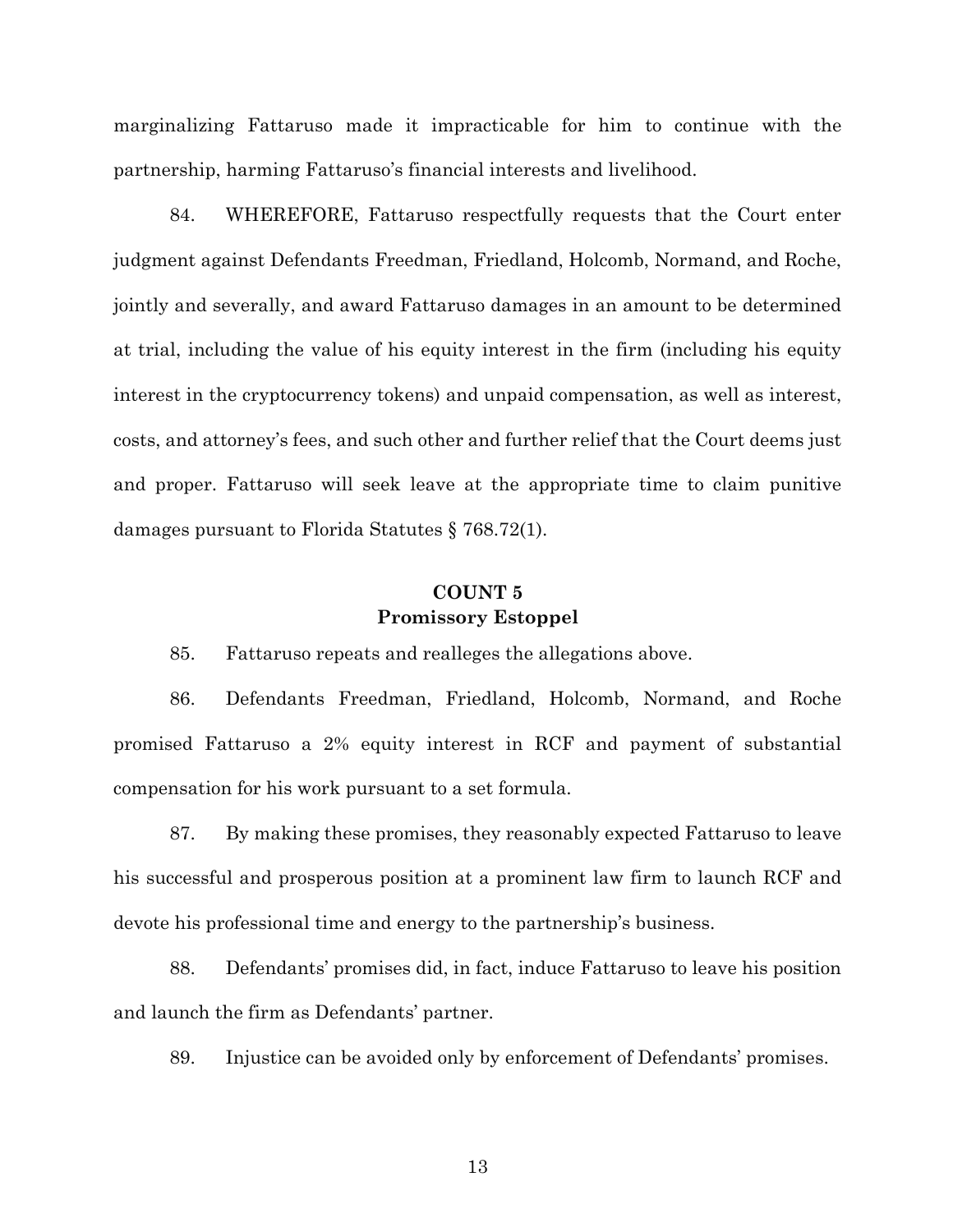90. WHEREFORE, Fattaruso respectfully requests that the Court enter judgment against Defendants Freedman, Friedland, Holcomb, Normand, and Roche, jointly and severally, and award Fattaruso damages in an amount to be determined at trial, including the value of his equity interest in the firm (including his equity interest in the cryptocurrency tokens) and unpaid compensation, as well as interest, costs, and attorney's fees, and such other and further relief that the Court deems just and proper. Fattaruso will seek leave at the appropriate time to claim punitive damages pursuant to Florida Statutes § 768.72(1).

# **COUNT 6 Breach of Fiduciary Duty**

91. Fattaruso repeats and realleges the allegations above.

92. As partners in a professional service limited liability partnership, Defendants Freedman, Friedland, Holcomb, Normand, and Roche at all relevant times owed, and still owe, fiduciary duties to Fattaruso, including the duties of care and loyalty.

93. Defendants breached their fiduciaries duties to Fattaruso by, among other things, (i) withholding material information from Fattaruso about the firm, its plans, and its finances; (ii) excluding Fattaruso from material decisions about the firm; (iii) putting their personal interests—including their interest in cryptocurrency tokens—ahead of the interests of the partnership and ahead of Fattaruso's partnership interests in particular; (iv) marginalizing and isolating Fattaruso, including by excluding him from whole-firm meetings; (v) denying Fattaruso's equity interest in the firm.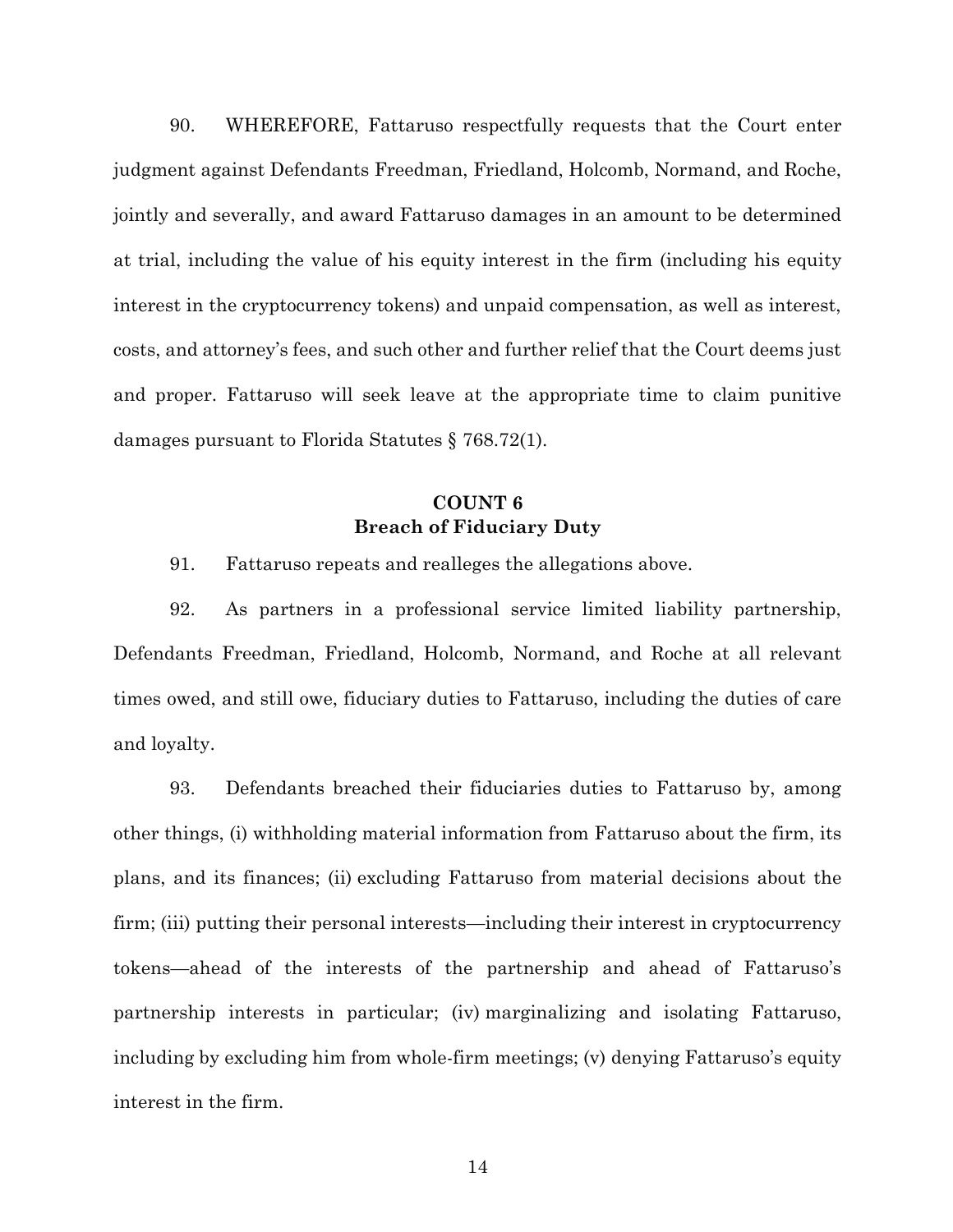94. WHEREFORE, Fattaruso respectfully requests that the Court enter judgment against Defendants Freedman, Friedland, Holcomb, Normand, and Roche, jointly and severally, and award Fattaruso damages in an amount to be determined at trial, including the value of his equity interest in the firm (including his equity interest in the cryptocurrency tokens) and unpaid compensation, as well as interest, costs, and attorney's fees, and such other and further relief that the Court deems just and proper. Fattaruso will seek leave at the appropriate time to claim punitive damages pursuant to Florida Statutes § 768.72(1).

## **COUNT 7 Conversion**

95. Fattaruso repeats and realleges the allegations above.

96. Defendants Freedman, Friedland, Holcomb, Normand, and Roche knowingly and intentionally converted Fattaruso's specific and identifiable equity interest in RCF and its assets. That equity interest belongs solely to Fattaruso, and Defendants converted that interest without Fattaruso's consent and without compensation to Fattaruso.

97. Defendants, without authority, deprived Fattaruso of his equity interest for their own use.

98. Defendants' deprivation of Fattaruso's equity interest is adverse and inconsistent with Fattaruso's rights and ownership interest in RCF.

99. Defendants have refused Fattaruso's demand that they compensate him for his equity interest, and at this point, demand and refusal are unnecessary because they would be futile.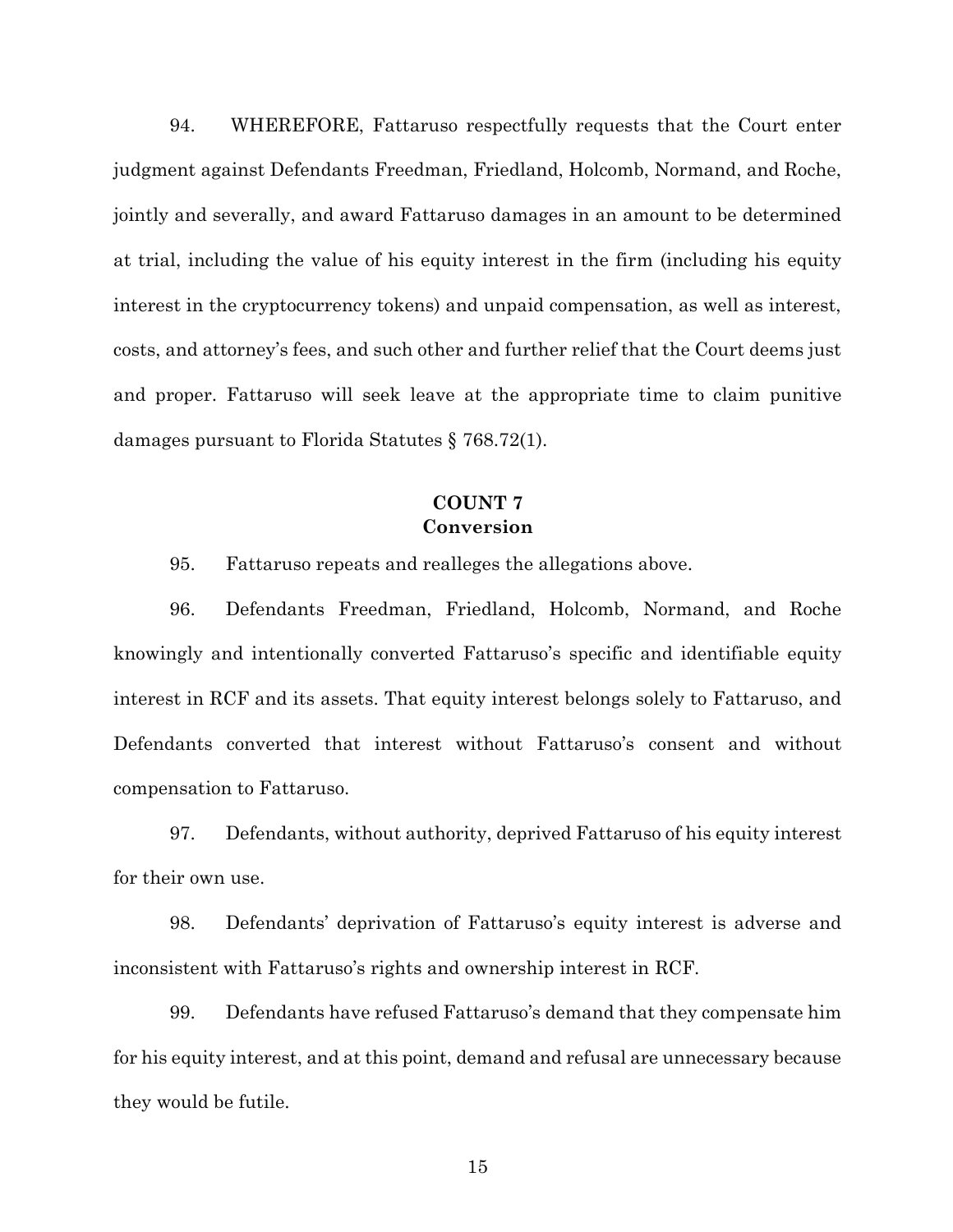100. As a direct and proximate result of Defendants' conversion, Fattaruso has suffered damages.

101. WHEREFORE, Fattaruso respectfully requests that the Court enter judgment against Defendants Freedman, Friedland, Holcomb, Normand, and Roche, jointly and severally, and award Fattaruso damages in an amount to be determined at trial, including the value of his equity interest in the firm (including his equity interest in the cryptocurrency tokens) and unpaid compensation, as well as interest, costs, and attorney's fees, and such other and further relief that the Court deems just and proper. Fattaruso will seek leave at the appropriate time to claim punitive damages pursuant to Florida Statutes § 768.72(1).

## **COUNT 8 Civil Conspiracy**

102. Fattaruso repeats and realleges the allegations above.

103. Defendants Freedman, Friedland, Holcomb, Normand, and Roche are parties to a civil conspiracy.

104. Defendants conspired to commit unlawful acts by unlawful means, including (i) withholding material information from Fattaruso about the firm, its plans, and its finances; (ii) excluding Fattaruso from material decisions about the firm; (iii) putting their personal interests—including their interest in cryptocurrency tokens—ahead of the interests of the partnership and ahead of Fattaruso's partnership interests in particular; (iv) marginalizing and isolating Fattaruso, including by excluding him from whole-firm meetings; (v) denying Fattaruso's equity interest in the firm. These acts constitute breach of fiduciary duty and conversion.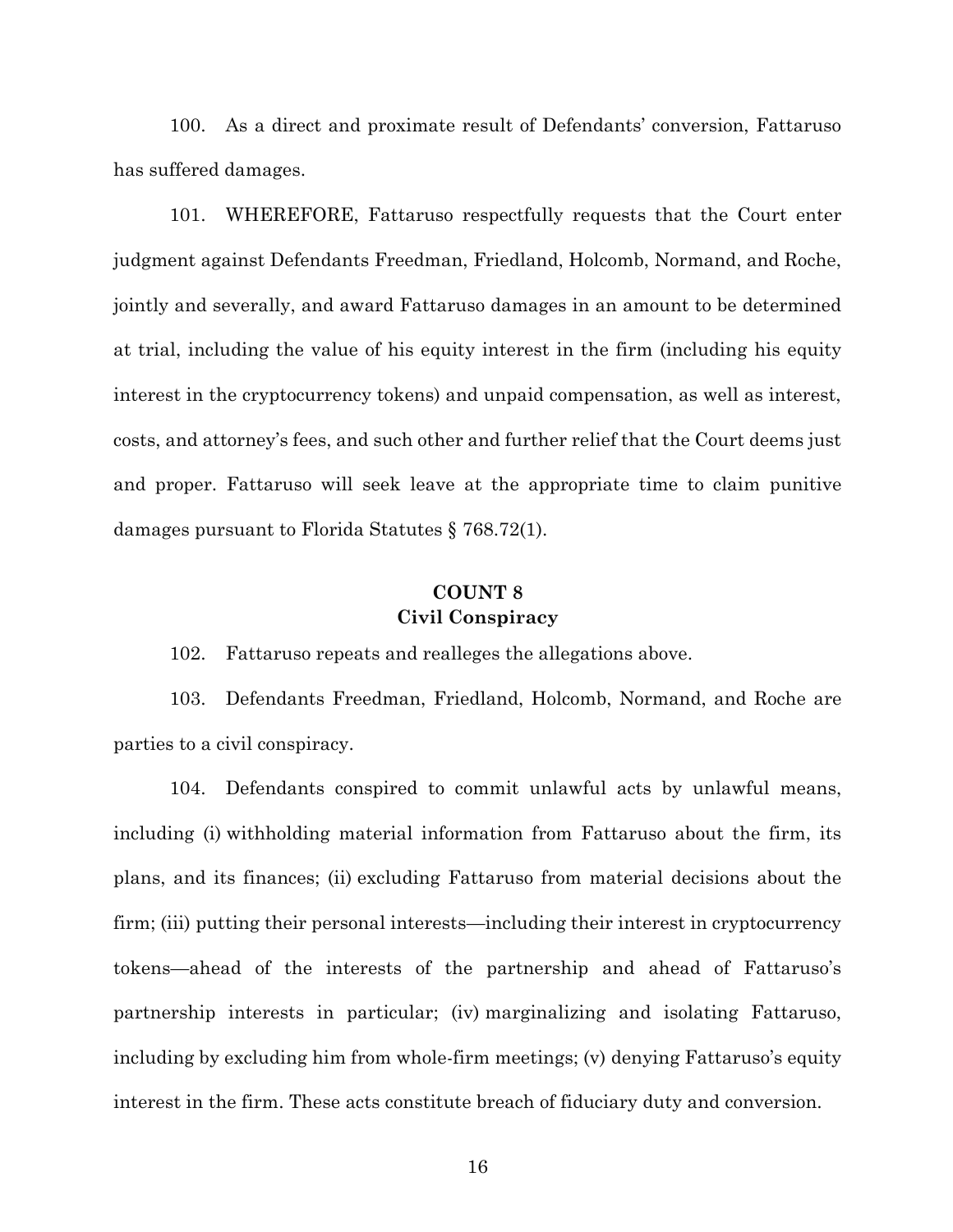105. Each of the Defendants committed an overt act in furtherance of their conspiracy, including to exclude Fattaruso from their vote to remove Cyrulnik as a firm partner and their decision to sue Cyrulnik in federal court and, on information and belief, their votes to deny Fattaruso's equity interest in the firm and to misstate and mischaracterize Fattaruso's role with the firm as that of an independent contractor in the firm's representations to state and federal tax authorities.

106. As a direct and proximate result of Defendants' civil conspiracy, Fattaruso has suffered damages.

107. WHEREFORE, Fattaruso respectfully requests that the Court enter judgment against Defendants Freedman, Friedland, Holcomb, Normand, and Roche, jointly and severally, and award Fattaruso damages in an amount to be determined at trial, including the value of his equity interest in the firm (including his equity interest in the cryptocurrency tokens) and unpaid compensation, as well as interest, costs, and attorney's fees, and such other and further relief that the Court deems just and proper. Fattaruso will seek leave at the appropriate time to claim punitive damages pursuant to Florida Statutes § 768.72(1).

#### **REQUEST FOR RELIEF**

WHEREFORE, Fattaruso respectfully requests judgment against Defendants:

- a. Awarding Fattaruso the value of his interest in RCF, pursuant to Florida Statutes § 620.8701
- b. Requiring Defendants to account to Fattaruso for the income, expenses, assets, and liabilities of RCF from inception through present, as well as the amount due to Fattaruso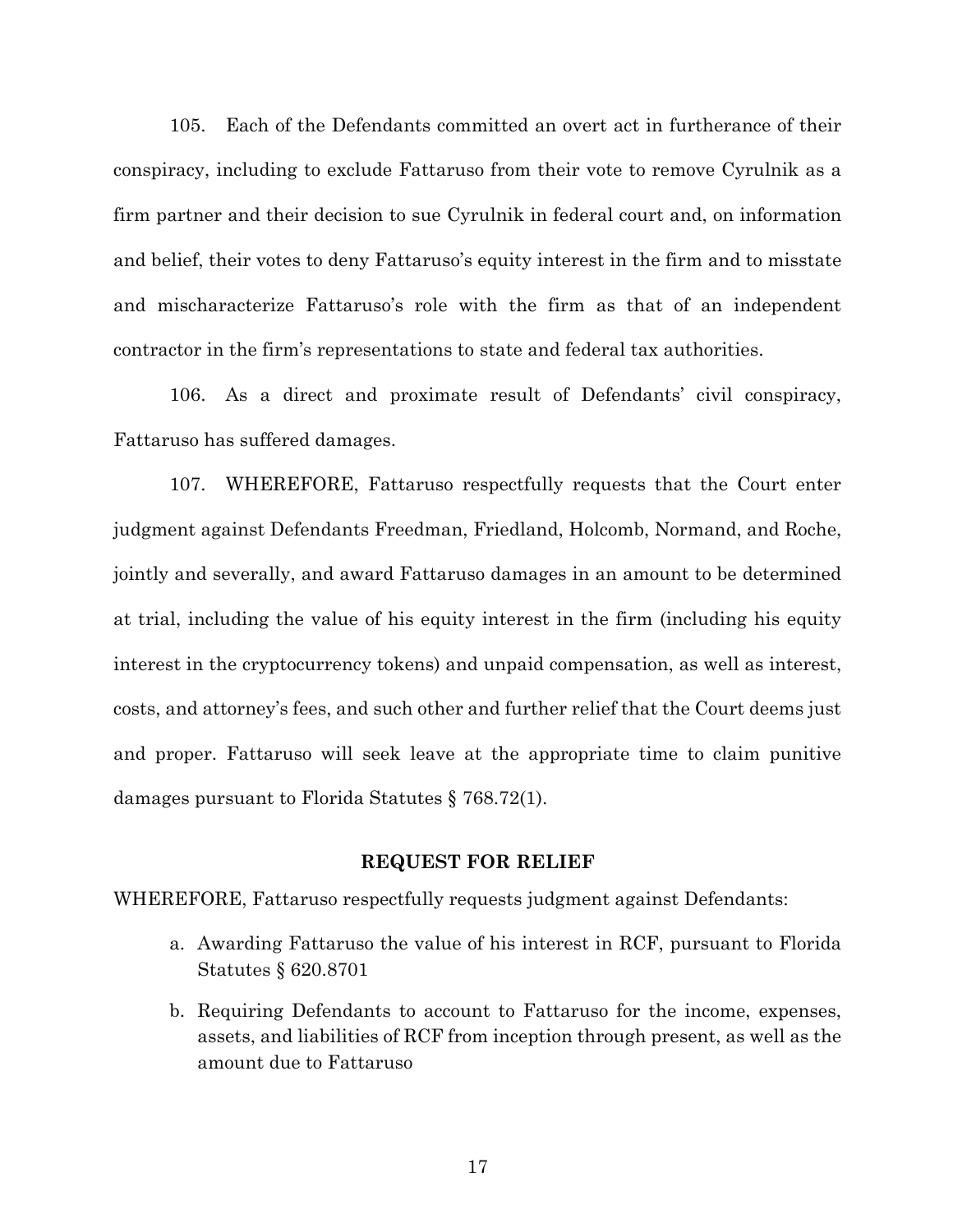- c. Requiring Defendants to provide access to the information and records regarding RCF's activities and financial condition
- d. Against Defendants Freedman, Friedland, Holcomb, Normand, and Roche, jointly and severally, awarding Fattaruso damages in an amount to be determined at trial, including the value of his equity interest in the firm (including his equity interest in the cryptocurrency tokens) and unpaid compensation
- e. Awarding pre-judgment and post-judgment interest at the maximum possible rate
- f. Awarding Fattaruso's costs in the prosecution of this action, including reasonable attorney's fees
- g. Awarding such other and further relief as is just and proper.

Dated: March 22, 2021

Respectfully submitted,

**LEVINE KELLOGG LEHMAN SCHNEIDER + GROSSMAN LLP** 201 South Biscayne Blvd. 22nd Floor, Citigroup Center Miami, FL 33131 Telephone: (305) 403.8788 Facsimile: (305) 403.8789

By: /s/Jeffrey C. Schneider Jeffrey C. Schneider Florida Bar No. 933244 Email: jcs@lklsg.com Secondary: gb@lklsg.com Victoria J. Wilson Florida Bar. No. 92157 Email: vjw@lklsg.com Secondary: jhd@lklsg.com

*Counsel for Plaintiff, Paul Fattaruso*